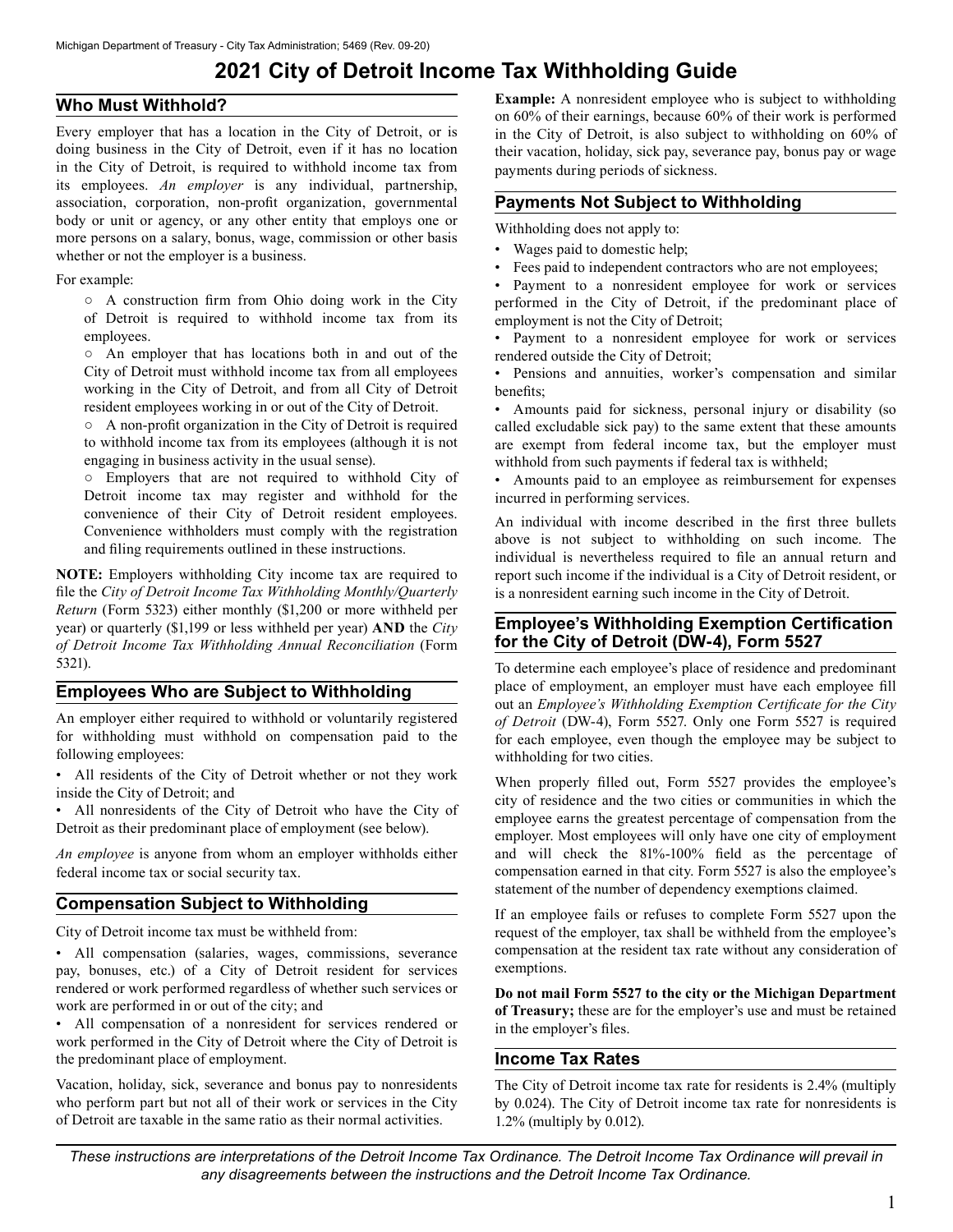# **Calculating the Amount to Withhold**

The City of Detroit income tax is a straight percentage on compensation after an adjustment for personal and dependency exemptions. Each exemption is valued at \$600.00 per year. For the various pay periods, the exemption translates to the amounts in the table below.

Exemptions are allowed for the employee, spouse, and other dependents allowed under federal rules. Additional exemptions are allowed if either the employee or spouse is 65 years of age or older, or blind (this is different from the federal rule).

Individuals who may be claimed as an exemption on the individual return of another taxpayer should report zero personal exemptions on Form 5527.

The amounts in the preceding table are used to adjust gross pay for payroll withholding. The adjustment is the number of exemptions on Form 5527 multiplied by the exemption value. On a weekly payroll for a wage earner with three (3) exemptions, the adjustment is 3 times \$11.54, or \$34.62.

The following is a description of the most commonly used method to compute income tax withholding:

• Multiply gross earnings by the percent earned in the City of Detroit for nonresidents or use gross earnings for residents.

• Multiply number of exemptions by the appropriate exemption value (from the prior table).

- Subtract the result of Step 2 from the result of Step 1.
- Multiply the result from Step 3 by:
	- $\degree$  2.4% (0.024) for residents; or
	- $\circ$  1.2% (0.012) for nonresidents.

**EXAMPLE:** Gross pay is \$200.00 per week and the wage earner lives in the City of Detroit and has 3 exemptions. The amount taxed is \$165.38 (\$200.00 - \$34.62). Apply the 2.4% resident rate (\$165.38 x 0.024), and withhold \$3.97 from the employee for the week.

The above method is applicable to all City of Detroit withholding for regular payrolls. For bonuses or other taxable earnings paid in addition to regular payroll, do not adjust for exemptions. Withhold the correct tax percentage from the entire bonus or other taxable earnings amount.

## **Resident – Employment in Other City Levying a Tax**

When a resident is employed at a job in a city other than the City of Detroit and the other city levies an income tax, the employer must withhold separately for both the City of Detroit and the other city. The rate of income tax to be withheld for the City of Detroit depends on the tax rate of the other city. Compute the City of Detroit withholding rate by subtracting the other city's nonresident tax rate from 2.4%.

#### **Nonresident – Employment Partly in Detroit**

If a nonresident of the City of Detroit works less than 100% of the time within the City of Detroit for an employer, the amount withheld should be based only on wages earned in the City of Detroit. If gross pay is \$200.00 and only 60% of the employee's work is in the City of Detroit, the gross pay for the City of Detroit tax purposes is 60% of \$200.00 or \$120.00. In this example, compute the amount to be withheld for the City of Detroit as if the employee earned \$120.00 gross pay.

# **Nonresident – Predominant Place of Employment**

Nonresidents of the City of Detroit are subject to withholding only if the City of Detroit is their predominant place of employment. The predominant place of employment is that city imposing a tax under a uniform city income tax ordinance other than the city of residence, in which the employee estimates he will earn the greatest percentage of his compensation from the employer, which percentage is 25% or more.

The City of Detroit is a nonresident's predominant place of employment if:

• The nonresident employee earns a greater percentage of compensation in the City of Detroit than any other Michigan city with an income tax, except the employee's city of residence; and

• This greater percentage constitutes 25% or more of the nonresident employee's total compensation from the employer.

# **Payment of Tax Withheld**

Payment of tax withheld may be made in the following ways:

• Paper check via U.S. mail or courier with the filing of a paper return.

• Paper check via U.S. mail or courier with the *City of Detroit Income Tax Withholding E-file Payment Voucher* (Form 5322), when the return was previously e-filed.

• Electronically via ACH debit when e-filing the return.

• Electronically via ACH debit when using Treasury's online payment system at **<www.michigan.gov/biztaxpayments>**. The *City of Detroit Electronic Funds Transfer (EFT) Debit Application, Account Update* (Form 5473) must be submitted to Treasury for approval before payments can be made using the online payment system.

• Electronically through your financial institution via ACH credit with an addendum file. The *Instructions for Payment of Michigan Sales, Use, Withholding and Other Michigan Business Taxes Using Electronic Funds Transfer (EFT) Credit* (Form 2329) lists the requirements for making ACH credit payments.

Forms are available on the Michigan Department of Treasury's Web site at **<www.michigan.gov/citytax>**.

#### **Due Dates**

**Monthly returns:** The *City of Detroit Income Tax Withholding Monthly/Quarterly Return* (Form 5323) and payments (if applicable) are due on the 15th day of the month following the month in which the tax was withheld.

**Quarterly returns:** Form 5323 and payments (if applicable) are due on the 15th day of the month following each quarter. For the 2021 tax year, these due dates are April 15, July 15 and October 15, 2021, and January 15, 2022.

**NOTE:** Form 5323 **must be filed** even if there is no tax liability for the period.

**NOTE:** If filing of City Withholding tax is no longer required, Form 5321 must be completed to discontinue. See Form 5321 for additional instructions.

**NOTE:** If a due date falls on a holiday or weekend, the due date shifts to the first business day following the holiday or weekend.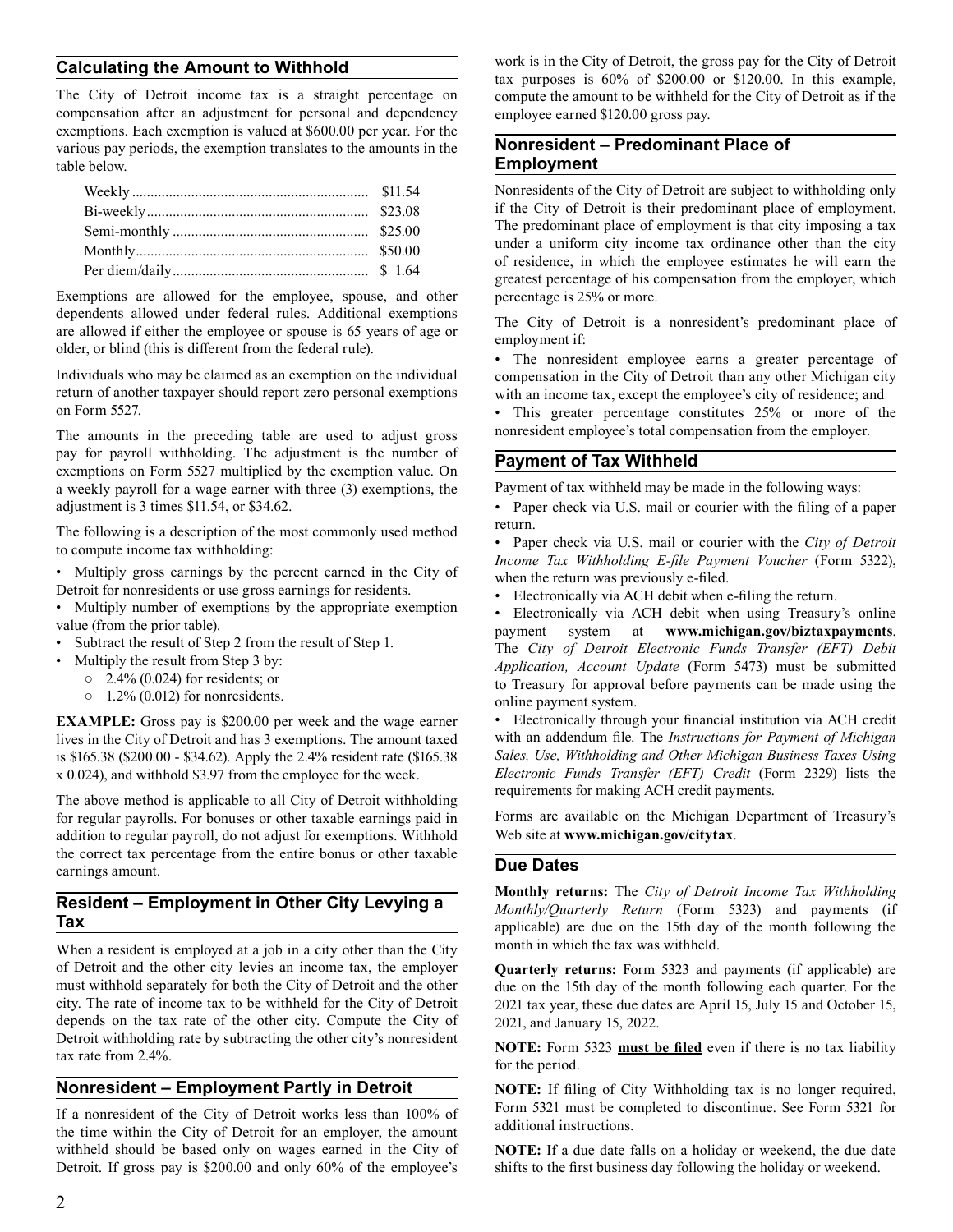**Annual Reconciliation:** The *City of Detroit Income Tax Withholding Annual Reconciliation* (Form 5321) and payments (if applicable) for tax year 2021 are due February 28, 2022.

**NOTE:** An Annual Reconciliation is required in addition to the monthly or quarterly filing. It is necessary to file using the form from the appropriate year; do not alter a return from a prior year. Go online to **<www.michigan.gov/citytax>** for forms and instructions.

## **Correction of Errors**

Employer's errors of over or under withholding should be corrected as follows:

• If an error is discovered in the same period (month or quarter) in which it was made, the employer shall make the necessary adjustment in a subsequent payment. Only the corrected amount should be included in the return to the city;

• If an error is discovered in a subsequent period of the same calendar year, the employer shall make the necessary adjustment on a subsequent payment and report it as an adjustment on the next return;

• If an error is discovered in the following calendar year, the employer shall notify the City Income Tax Division of the Michigan Department of Treasury of the error by filing an amended Form 5321 including corrected W-2 forms (W-2C), if applicable, and:

- Pay any additional tax due; or
- Make a written request for refund of an overpayment including a specific explanation of the error.

**NOTE:** Overpayments of withholding will not be credited toward tax due in future years.

#### **Registration, Changes to Account, and Sale or Discontinuance**

**Registration:** Taxpayers must first be registered for State of Michigan withholding taxes before filing a *City of Detroit Income Tax Withholding Annual Reconciliation* (Form 5321). If the taxpayer does not have a Federal Employer Identification Number (FEIN), the taxpayer must obtain an FEIN before filing a City of Detroit income tax withholding return. Visit **<www.michigan.gov/businesstaxes>**for information on obtaining an FEIN and to register a new business (located under "New Business Registration"). Returns received without a registered account number will not be processed until such time as a number is provided.

**Changes to Account:** Changes to your account such as address and adding City of Detroit corporate income tax or City of Detroit income tax withholding (if already registered with Treasury) can be made by completing the *City of Detroit Notice of Change*  (Form 5439).

**NOTE:** Changes requested on Form 5439 will ONLY update your City of Detroit income tax withholding accounts. To make changes to State of Michigan Business Taxes please visit **<www.michigan.gov/businesstaxes>**.

Sale or Discontinuance: An employer who sells, goes out of business or permanently ceases to be an employer must file W-2s and a Form 5321 by the date the final withholding payment is due. You must indicate within Form 5321 the Date and Reason Code for Discontinuance. Do not use Form 5439 to report a sale or discontinuance.

#### **Annual Reports**

Employers doing business within the city designated on the *City of Detroit Income Tax Withholding Annual Reconciliation* 

(Form 5321), and are reporting local withholding for a city on a 1099-R, must also report 1099-R information to the Michigan Department of Treasury on or before the last day of February. When submitting W-2 forms by paper, they must be included with Form 5321. Form 5321 is available on the Michigan Department of Treasury's Web site.

A copy of Form W-2 issued to each employee subject to the City of Detroit income tax must be filed whether the tax was withheld or not. The Form W-2 must provide the following information:

• The name, address and federal identification number of the employer.

• The name, home address and social security number of the employee.

• The total gross wages paid the employee for the year even if the total wages did not have City of Detroit income tax withheld.

• The total City of Detroit income tax withheld for the year. The amount of tax withheld must be clearly labeled as being City of Detroit income tax withheld, and the label must be in the appropriate box on Form W-2. Failure to properly and clearly label the City of Detroit income tax withheld in the locality box of Form W-2 makes the form unacceptable. Improperly labeled W-2 forms do not satisfy the withholding tax reporting requirements of the Detroit Income Tax Ordinance.

Employers wishing to purchase one of the commercially available W-2 forms in order to combine the city, state and federal reporting in one operation are permitted to do so, providing one copy is submitted to the City of Detroit by the employer.

Employers may file W-2 forms via CD-ROM in lieu of paper W-2s. Information and specifications for filing via CD-ROM are available on the Michigan Department of Treasury's Web site at **[michigan.gov/taxes](https://michigan.gov/taxes)**; see the *Transmittal for Magnetic Media Reporting of W-2, W-2G & 1099s* (Form 447).

Some computer software programs allow the electronic filing of W-2 data in the Social Security Administrations EFW2 format, when Form 5321 is e-filed. Check with your software provider for more details.

# **Forms, Instructions and Information**

Income tax forms, instructions and additional information are available on the Treasury Web site at **<www.michigan.gov/citytax>**.

Additional information is available at 517-636-5829. Assistance is available using TTY through the Michigan Relay Service by calling 1-800-649-3777 or 711. Customer service representatives are available from 8 a.m. to 4:45 p.m., Monday through Friday. Call 517-636-5829 for printed material in an alternate format.

**Self-Service Options.** Visit our secure Web site at **www. [michigan.gov/citytax](https://michigan.gov/citytax)** to check the status of your return. This service is available 24 hours a day, seven days a week.

**• IMPORTANT:** To obtain information about your account using the Internet, you will need the following information from your City of Detroit return:

- Federal Employer Identification Number (FEIN).
- City (Detroit).
- Form number of return filed (Form 5321 or 5323).
- Tax year of return.

○ Whether the item in question is a monthly/quarterly or annual return.